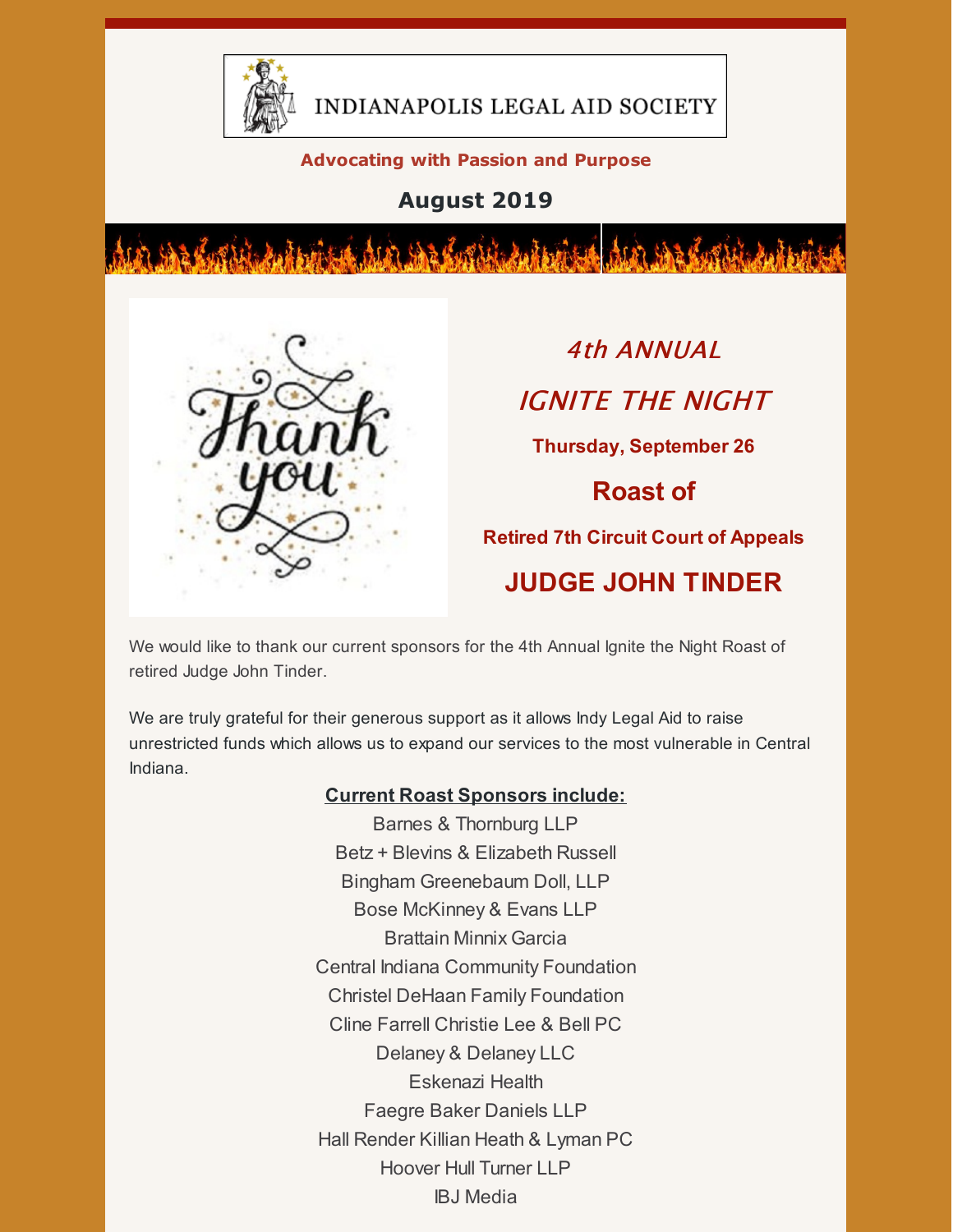Ice Miller LLP Mr. and Mrs. Charles Kendall Kightlinger & Gray LLP Krieg DeVault LLP Jackie Leverenz Lewis Wagner LLP McNeely Stephenson Pacers Sports & Entertainment Parr Richey Frandsen Patterson Kruse LLP Quarles & Brady LLP Reis Nichols Jewelers SmithAmundsen LLC Taft Stettinius & Hollister LLP Watanabe Law Group

### For more information about the event and **how to buy tickets, tables, or sponsor**, click **[here](https://www.indylas.org/ignite)[!](https://em-ui.constantcontact.com/em-ui/em/page/em-ui/email#)**



### **Meet Ellie, Our Legal Intern**

We would like to recognize our wonderful summer intern, Ellie Halodick, who will graduate in 2021 from Indiana University McKinney School of Law. Ellie completed her undergrad at Roanoke College with a major in International Relations and a concentration in Peace and Justice Studies.

This summer, Ellie assisted in drafting petitions and motions in areas such as Dissolution of Marriage, Guardianships, and Expungements. Ellie said she learned the complexity and importance of the

expungement process in the criminal justice system first-hand through observing the Marion County Re-Entry Court Program. Through her internship, Ellie was able to sit in on client meetings, prepare legal research for discovery, and learn the procedures of court hearings.

Ellie said she is "so thankful to have had the experience this summer and will never forget the compassion of the staff and attorneys, and the impact that Indianapolis Legal Aid Society has within our community."

Unfortunately for us, Ellie's classes started again. But we are keeping our fingers crossed that she will be able to intern for us again in the near future!

## **National Urban League's Street Law Clinic**

Indy Legal Aid was invited to attend the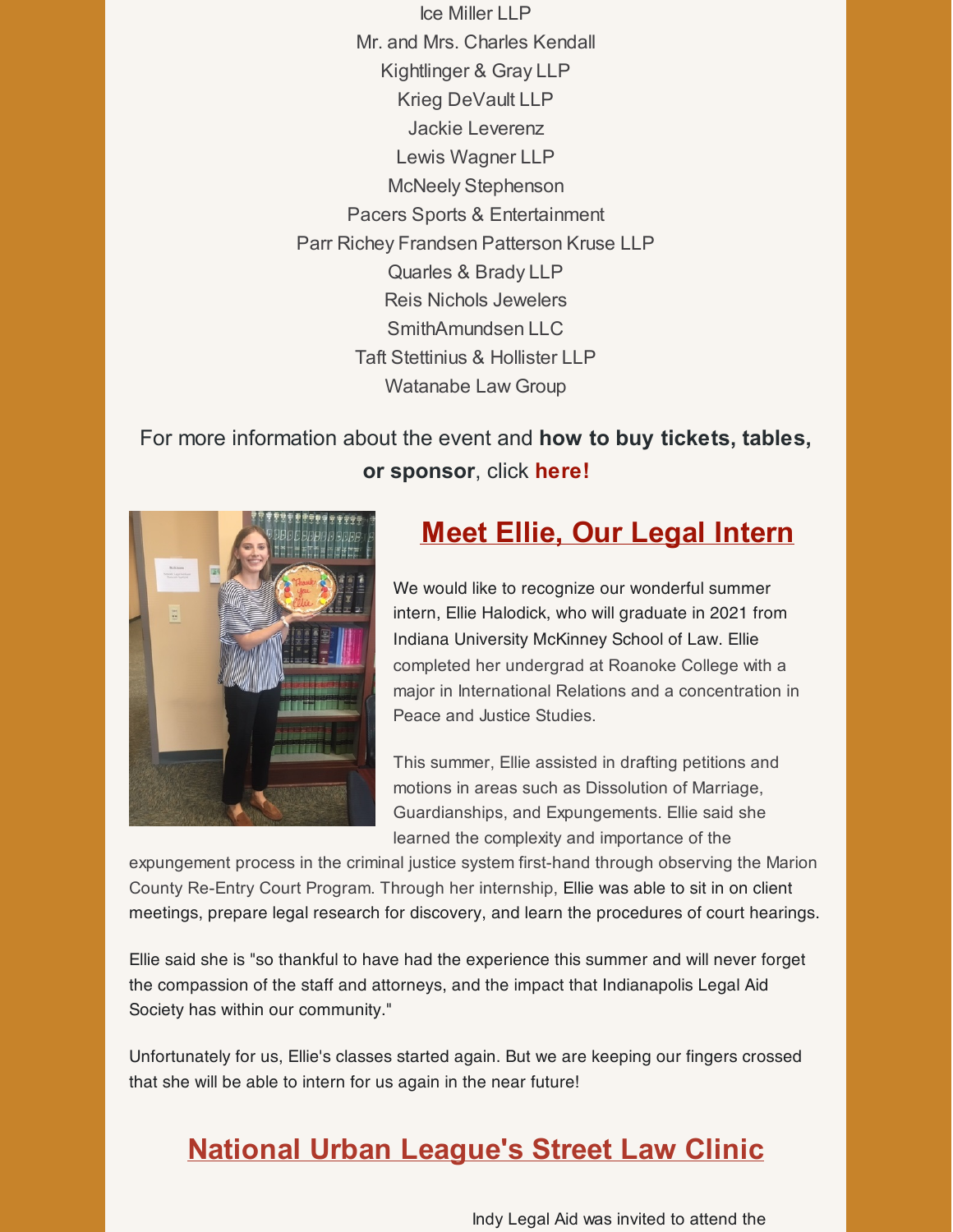

National Urban League's Annual Conference and their 4th Annual Pro Bono Legal Clinic on Saturday, July 27, 2019, at the Indiana Convention Center.

The mission of the Clinic was to inform and impact as many lives as possible in one day. One of the goals of the clinic was having volunteer attorneys provide on-the-spot legal advice to members of the community on a wide array of topics: from landlord-tenant,

family law, probate, employment, small business and intellectual property issues to law enforcement interaction, record expungement, school discipline, immigration, and voter registration.

Indy Legal Aid talked with Clinic attendees about our services, along with registering a number of individuals to meet with our attorneys in the Indy Legal Aid office. The photo features our knowledgeable paralegal, Sarah Harvey, registering Clinic attendees.

We were honored to be a part of this event to help more Hoosiers in Central Indiana!

## **Volunteer Opportunities**



Indy Legal Aid has a number of volunteer opportunities for attorneys, students, and the general public. For attorneys, we have pro bono cases, internships for students, and our spring and fall events, along with light office work.

For more information, click **[here](https://www.indylas.org/volunteering)**[.](https://www.indylas.org/volunteering)

# **No time to volunteer? [Donate](https://interland3.donorperfect.net/weblink/weblink.aspx?name=E5192&id=1) now!**



We have several ways for you to make a difference in the lives of our